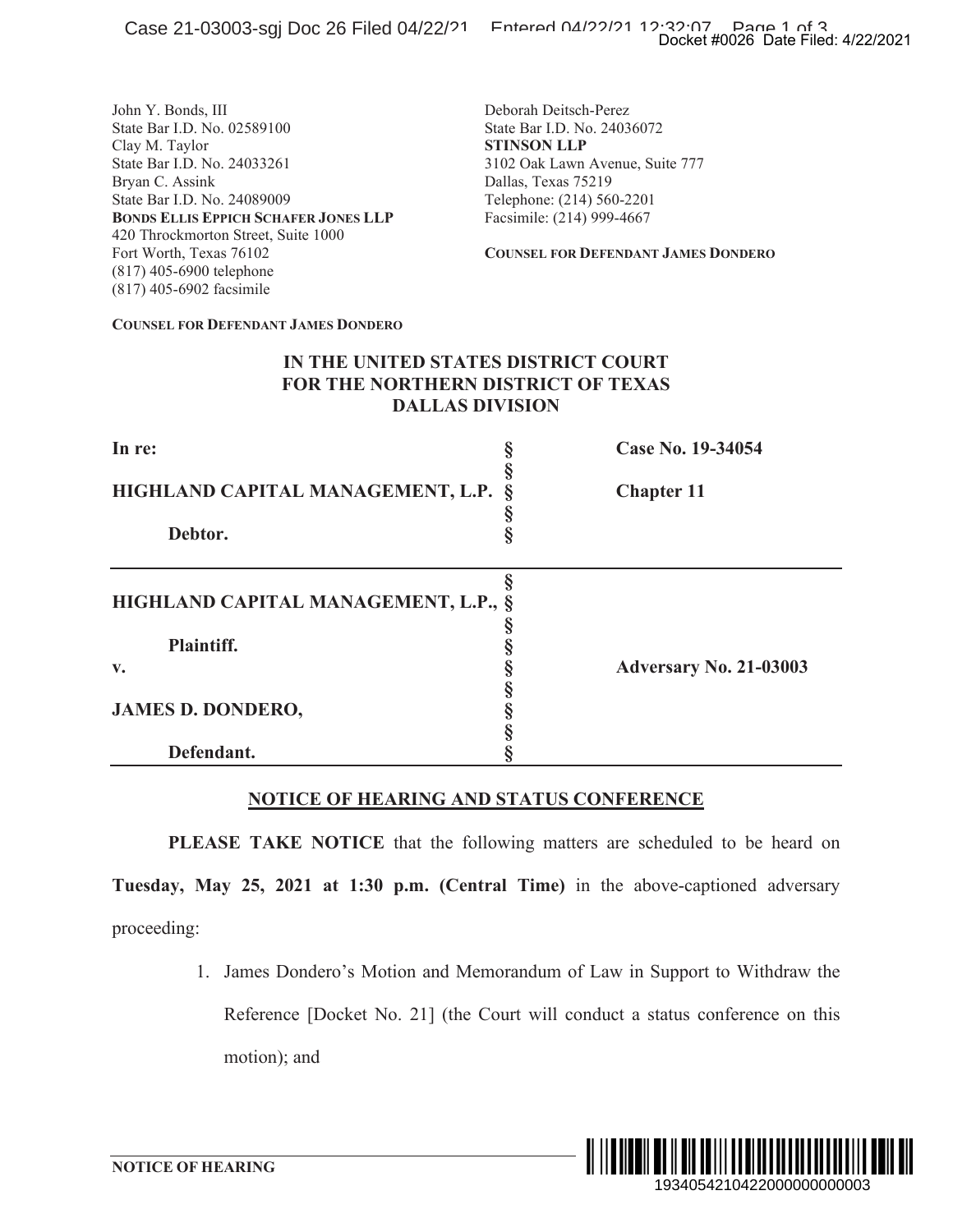2. James Dondero's Motion to Stay Pending the Motion to Withdraw the Reference of Plaintiff's Complaint [Docket No. 22].

The hearing and status conference on the motions will be held via WebEx videoconference before the Honorable Stacey G.C. Jernigan, United States Bankruptcy Judge. The WebEx video participation/attendance link for the hearing is: https://uscourts.webex.com/meet/jerniga

WebEx Hearing Instructions for the Hearing may be obtained from: https://www.txnb.uscourts.gov/judges-info/hearing-dates/judgejernigans-hearing-dates and a copy of those instructions is attached to this Notice of Hearing.

Dated: April 22, 2021 Respectfully submitted,

 */s/ Bryan C. Assink*  John Y. Bonds, III State Bar I.D. No. 02589100 Clay M. Taylor State Bar I.D. No. 24033261 Bryan C. Assink State Bar I.D. No. 24089009 **BONDS ELLIS EPPICH SCHAFER JONES LLP**  420 Throckmorton Street, Suite 1000 Fort Worth, Texas 76102 (817) 405-6900 telephone (817) 405-6902 facsimile: Email: john@bondsellis.com Email: clay.taylor@bondsellis.com Email: bryan.assink@bondsellis.com

and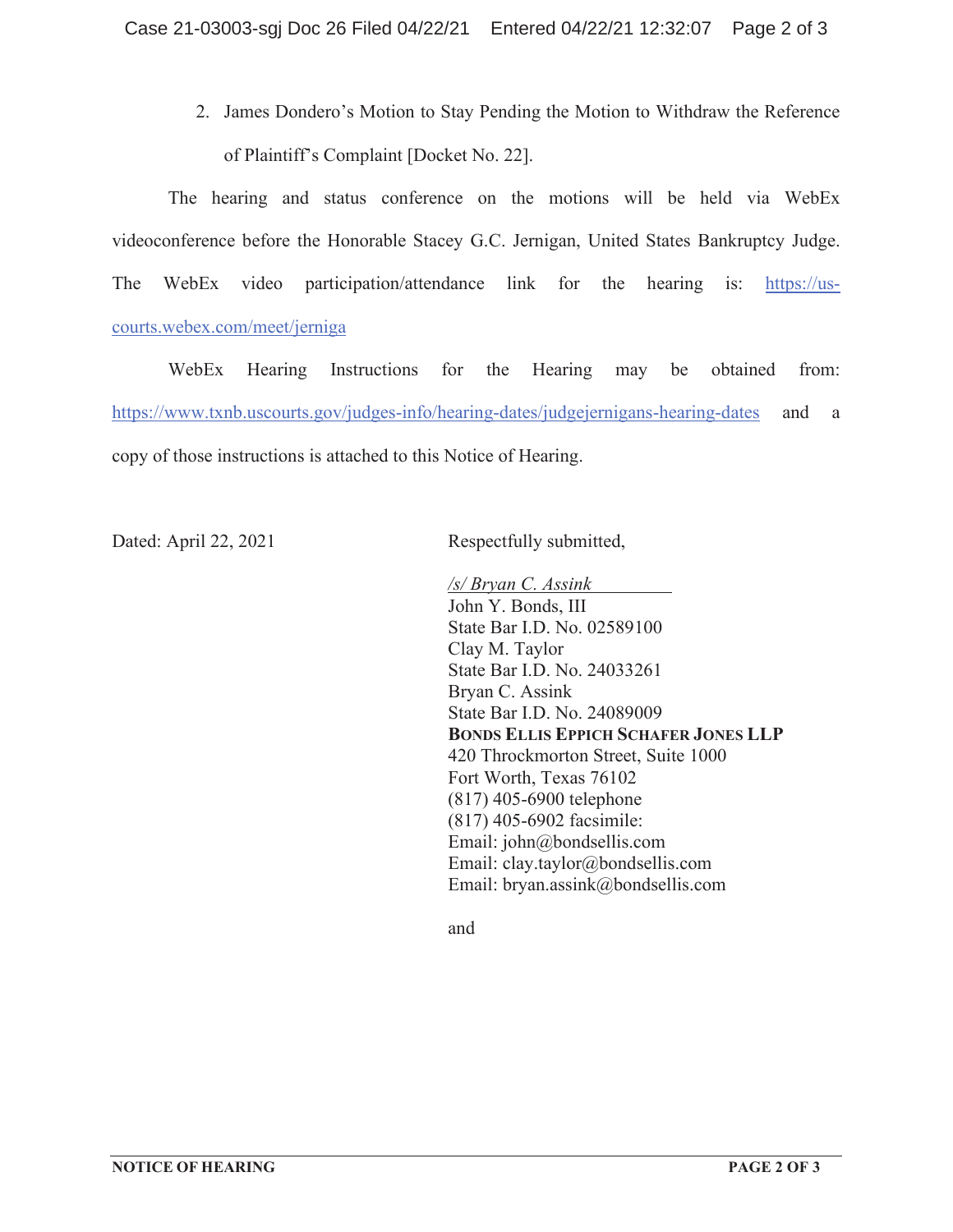## **STINSON LLP**

Deborah Deitsch-Perez State Bar No. 24036072 3102 Oak Lawn Avenue, Suite 777 Dallas, Texas 75219-4259 Telephone: (214) 560-2201 Telecopier: (214) 560-2203 Email: deborah.deitschperez@stinson.com

## **COUNSEL FOR DEFENDANT JAMES DONDERO**

## **CERTIFICATE OF SERVICE**

I, the undersigned, hereby certify that, on April 22, 2021, a true and correct copy of the foregoing document was served via the Court's CM/ECF system on counsel for Plaintiff.

> */s/ Bryan C. Assink*  Bryan C. Assink